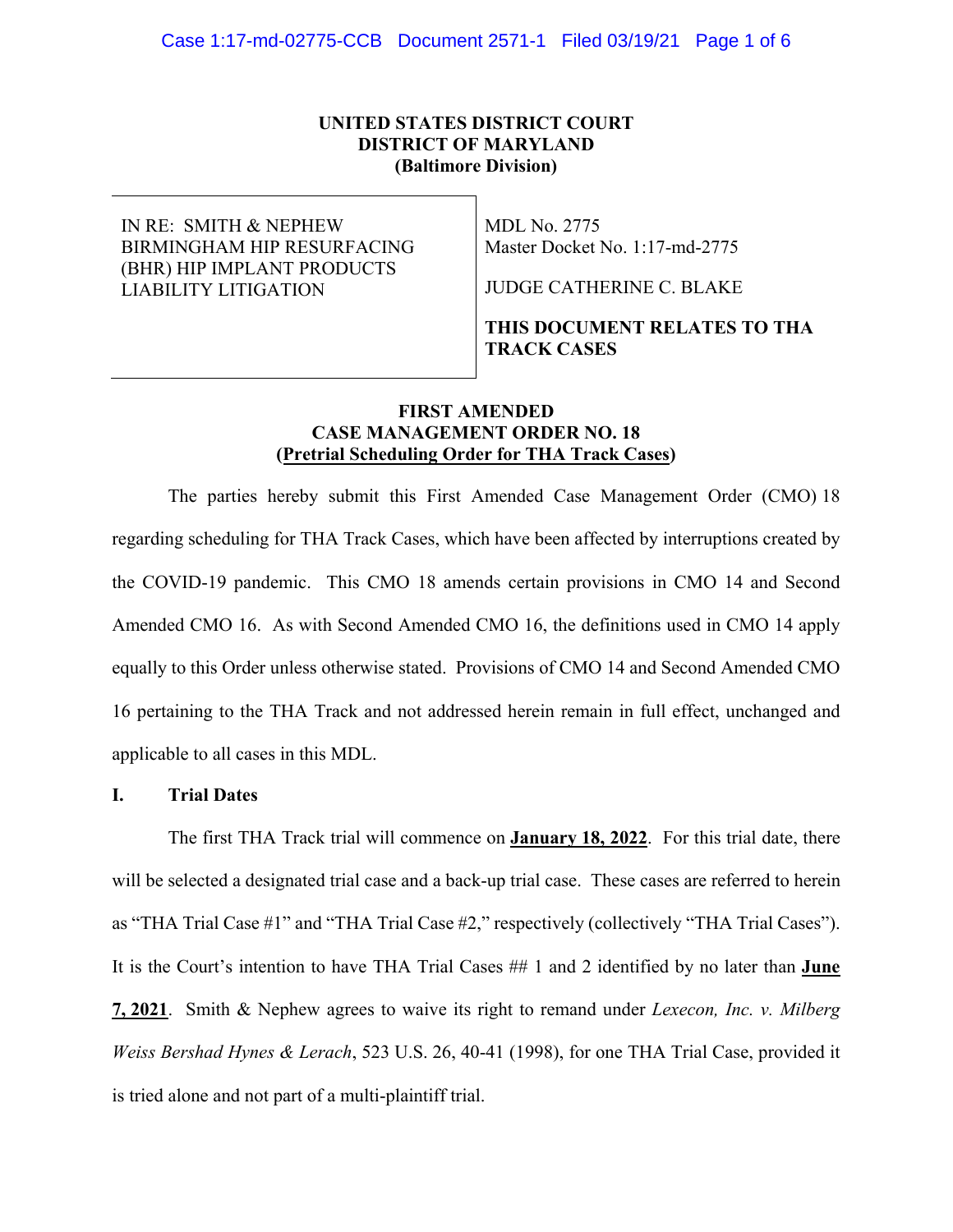# **II. THA Track Pretrial Deadlines**

# **1. Fact Discovery**

- A. General liability fact discovery for all THA Track cases closed on **February 19, 2021** and is complete.
- B. *Paragraph IV.E of CMO 14 regarding Core Discovery in the THA Track Discovery Pool cases is amended as follows:* The deadline for completion of Core Discovery in THA Track Discovery Pool cases was **March 5, 2021**. With the exception of a single surgeon deposition that remains to be completed in March 2021, all THA Track Discovery Pool Core Discovery is complete.
- C. *Paragraph V.C of CMO 14 regarding additional case-specific fact discovery for the THA Track Trial Pool cases is amended as follows:* Any additional case-specific fact discovery beyond the Core Discovery will be completed by **May 27, 2021** for each of the four (4) THA Track Trial Pool cases selected pursuant to subsection 2 below. Case-specific discovery may include up to 50 interrogatories (including contention interrogatories) served by each side in each of the four Trial Pool cases. In addition, Plaintiffs may serve up to 40 additional requests for production on Smith & Nephew, and Smith & Nephew may serve up to 40 requests for production on Plaintiff in each of the four Trial Pool cases.
- D. The deadline for serving requests for admission of fact ("RFAs") (except as to authenticity of documents) for THA Track Trial Cases ## 1 and 2 is **July 19, 2021**. Each side may serve up to 60 RFAs per case.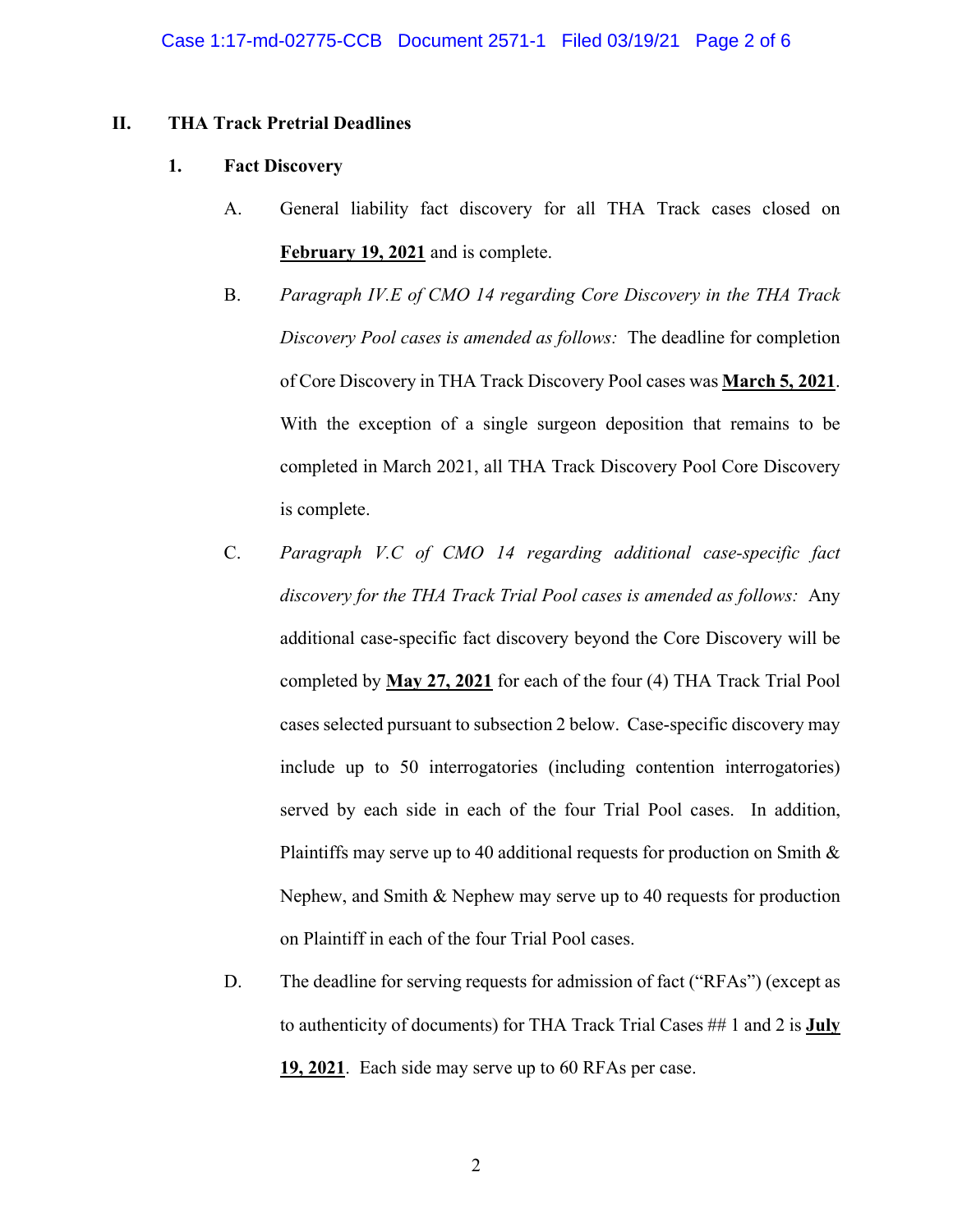E. The process and deadlines for handling the authenticity of documents in THA Trial Cases ## 1 and 2 will be addressed in the separate Scheduling Order discussed in Paragraph 6.A herein.

# **2. Selection of Trial Pool Cases**

A. On **March 23, 2021**, Defendant and Plaintiffs' Lead Counsel shall each select two (2) cases from the THA Track Discovery Pool cases in which Core Discovery is complete to move to the THA Track Trial Pool for a total of four (4) cases. Selections will be made simultaneously by e-mail exchange between Lead Counsel at 5 p.m. EST on March 23, 2021.

# **3. Expert Discovery on General Liability and Causation**

- A. Plaintiffs' expert disclosures related to issues concerning general liability and causation, pursuant to Fed. R. Civ. P.  $26(a)(2)$ , and at least two  $(2)$  dates of availability for the deposition of each expert in the period between April 5 and May 4, 2021, shall be served by **March 22, 2021**.
- B. Defendant's expert disclosures related to issues concerning general liability and causation, pursuant to Fed. R. Civ. P. 26(a)(2), and at least two (2) dates of availability for the deposition of each expert between May 7 and June 30, 2021, shall be served by **April 23, 2021**.
- C. Defendant's general liability experts may offer different or additional opinions at deposition from those contained in their expert reports, in order to address testimony of Plaintiffs' general liability experts given at deposition.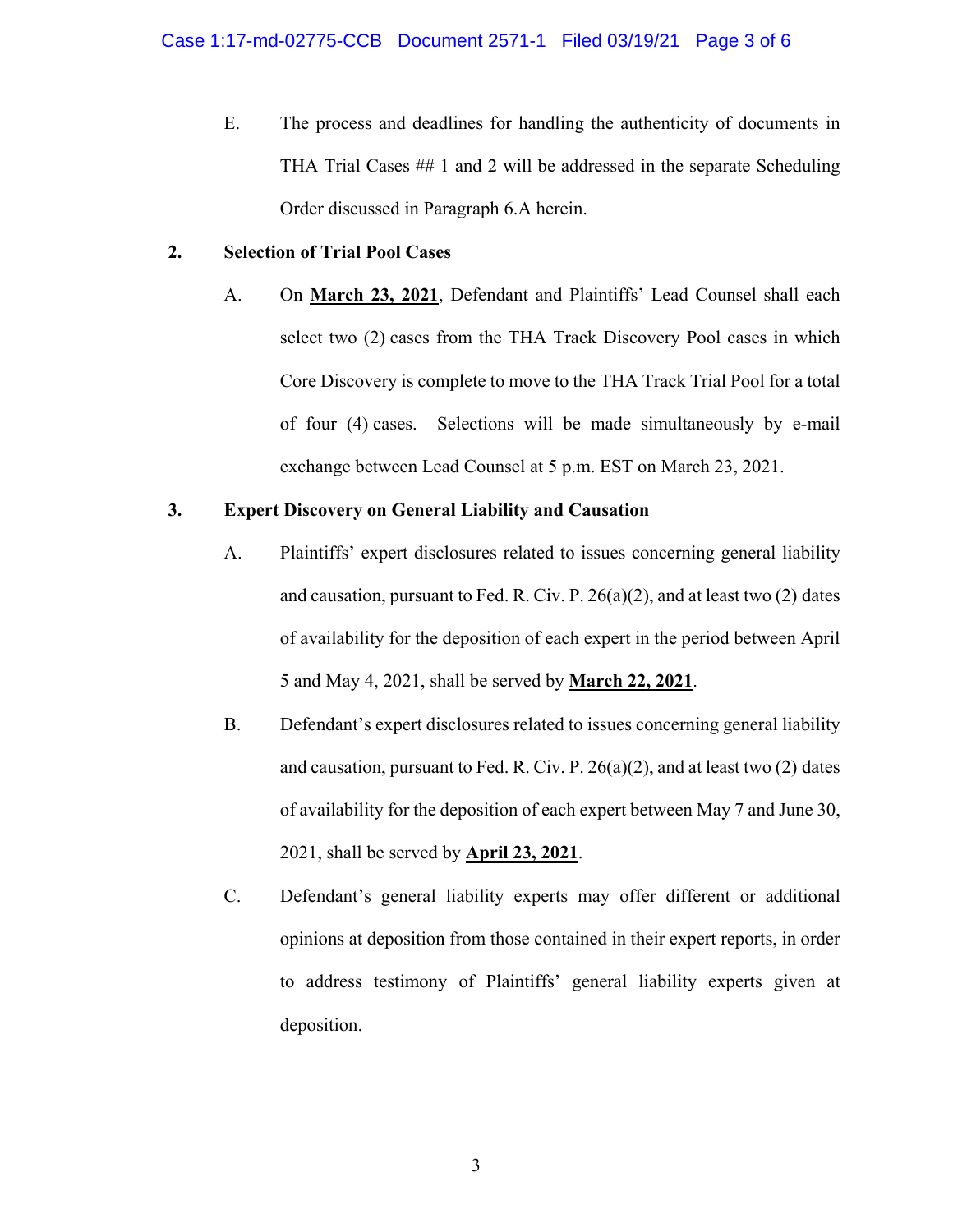D. All expert discovery on general liability and causation for THA Track cases shall be completed by **June 30, 2021**.

# **4. Case-Specific Expert Discovery for THA Trial Cases ## 1 and 2**

- A. Plaintiffs' case-specific expert disclosures, provided pursuant to Fed. R. Civ. P.  $26(a)(2)$ , and at least two  $(2)$  dates of availability for the deposition of each expert between July 21, 2021 and August 23, 2021, shall be served by **June 23, 2021**.
- B. Defendant's case-specific expert disclosures, provided pursuant to Fed. R. Civ. P.  $26(a)(2)$ , and at least two  $(2)$  dates of availability for the deposition of each expert between August 23, 2021, and September 15, 2021, shall be served by **July 23, 2021**.
- C. Defendant's case-specific experts may offer different or additional opinions at deposition from those contained in their expert reports, in order to address testimony of Plaintiffs' case-specific experts given at deposition.
- D. All case-specific expert discovery for THA Trial Cases ## 1 and 2 shall be completed by **September 15, 2021**.
- E. Should any case-specific expert appear in more than one case for a Party or if a general liability and causation expert appears as a case-specific expert, the Parties will meet and confer to determine reasonable limitations on any subsequent depositions. In the event the Parties are unable to reach agreement, the issue will be submitted to the Court for decision.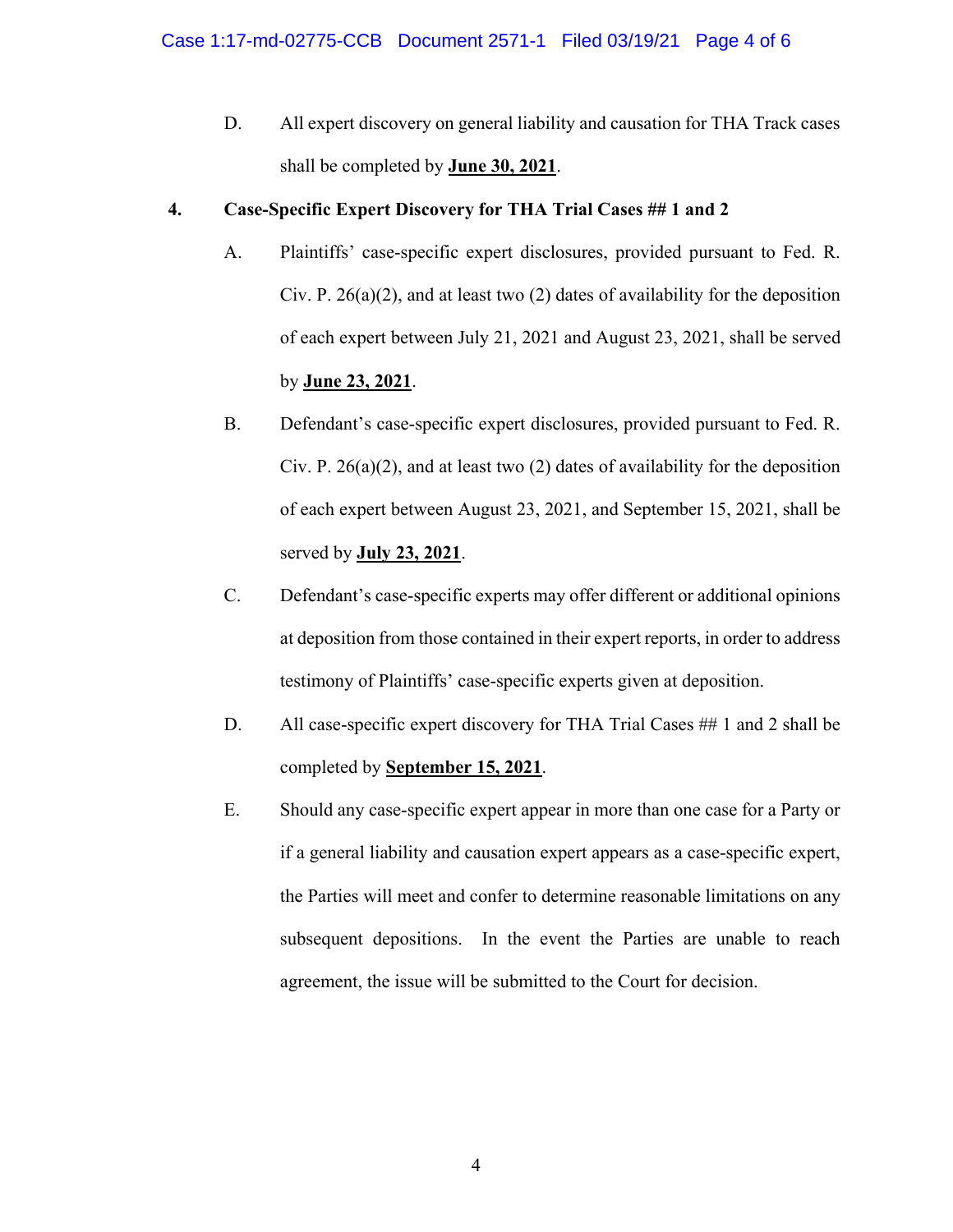#### **5. Pretrial Briefing for THA Track Trial Cases ## 1 and 2**

- A. **General Liability and Causation** *Daubert* **Motions.** Motions to exclude or limit general liability and causation expert testimony or opinions pursuant to Fed. R. Evid. 702 or *Daubert v. Merrell Dow Pharmaceuticals, Inc.*, 509 U.S. 579 (1993), will be filed by **July 13, 2021**. Responsive briefing shall be filed by **August 20, 2021**, and Reply briefs by **September 14, 2021**.
- B. **Case-Specific** *Daubert* **and Dispositive Motions.** Motions to exclude or limit case-specific expert testimony or opinions pursuant to Fed. R. Evid. 702 or *Daubert v. Merrell Dow Pharmaceuticals, Inc.*, 509 U.S. 579 (1993) and case-specific dispositive motions will be filed by **October 8, 2021** in THA Trial Cases ## 1 and 2. Responsive briefing shall be filed by **October 29, 2021**, and reply briefs by **November 12, 2021**.
- C. Oral argument on *Daubert* motions for THA general liability and causation experts will be in **late September or early October 2021** and oral argument for dispositive and case-specific Daubert motions in THA Trial Cases ## 1 and 2 will be in **late November 2021**, at dates and times separately ordered by the Court.
- D. **Motions in Limine.** Motions in limine for THA Trial Case ## 1 and 2 will be filed on **October 27, 2021**, with responsive briefing due on **November 19, 2021**, and replies due on **December 8, 2021**. A hearing on Motions in Limine for THA Trial Case ## 1 and 2 will be held in **December 2021**.